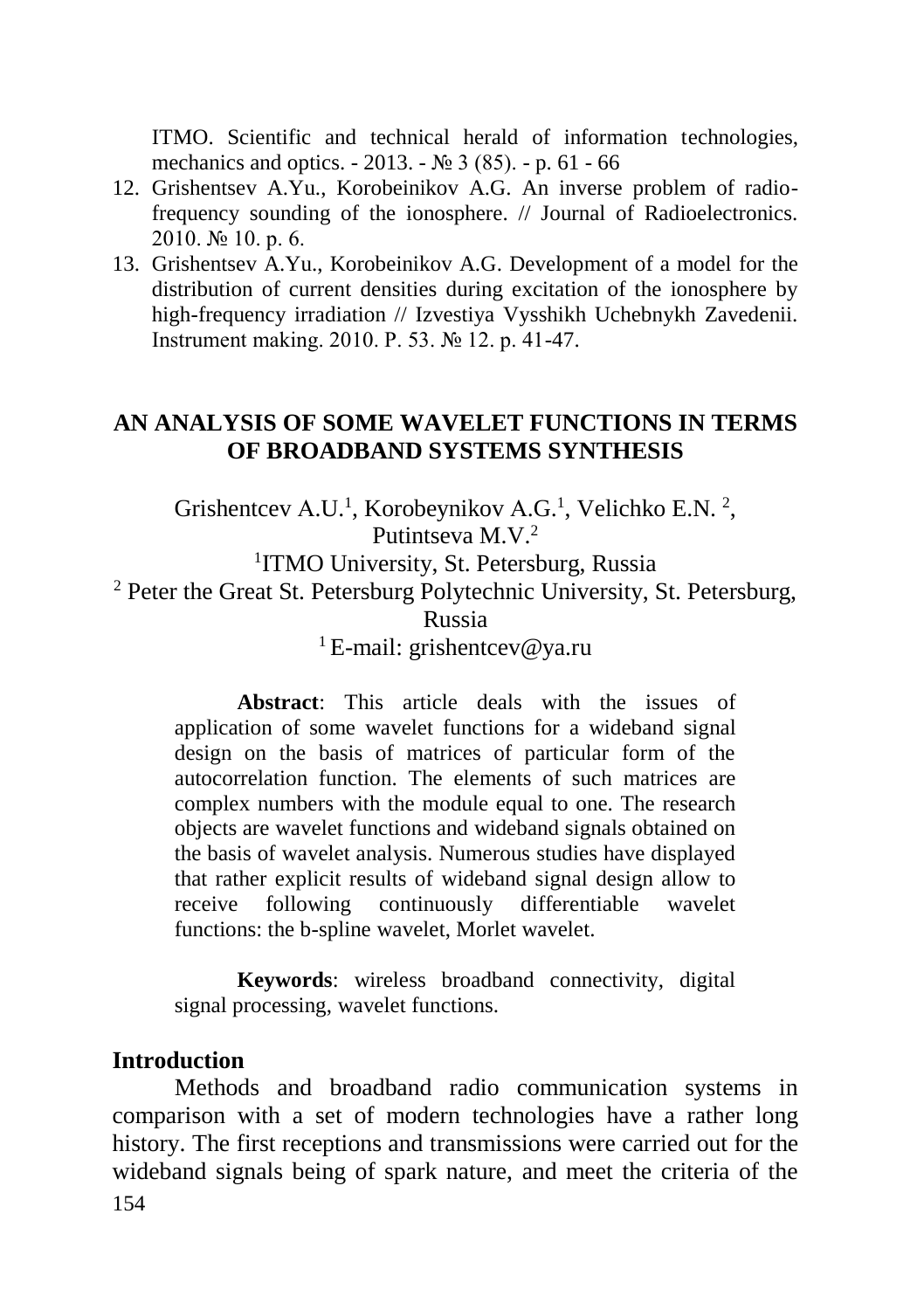JICA, Oct. 3-7, 2017, Byurakan

wideband signal  $TW>1$ , where T is a period, W is an emission frequency band (e.g., Popov lightning detector, Hertz spark-gap radio transmitter, Marconi transceivers and similar ones.) The subsequent development of a wireless communication, up to 1960s, was geared primarily towards narrowband signals. But unlikely, since the midtwentieth century achieved technological capabilities and the radio communication theory allowed the implementation of the first spreadspectrum systems, mainly for the military radio communication and radio ranging use [1]. The development of outer space communication, as well as the necessity of rendering adequate transmitted data protection against the backdrop of the digital technologies developments and sustained growth of loading of an air fostered the proliferation of research and ubiquitous implementation of items of the spread-spectrum communication. Nowadays, the highspeed computing tools of signal processing (DSP digital signal processor) provide a significant potential for communication systems. The effective control of a spectrum with an equal signal drive distribution in time is a key concern of synthesis of the broadband signals (BS).

The effective control of a spectrum with an equal signal drive distribution in time is a key concern of synthesis of the broadband signals (BS).

The theoretical part of this study is devoted firstly to the exploration of the peculiarities of the spread-spectrum signal design on the basis of matrices with a particular form of an autocorrelation function using following continuously differentiable wavelet functions: b-spline wavelet, Morlet wavelet.

The main goal of the present work is to analyse the issue of a wideband signal design using wavelets on the basis of complex matrices with a particular form of an autocorrelation function (ACF). These groups of matrices were first considered by authors of this work [2–4]. ACF of such matrices has considerably larger size of the central element in comparison with side lobes. The distinctive feature of complex matrices and the ACF special form – value of complex elements. In this study [3] the possibility of division of complexvalued signals into imaginary and real components was shown by methods of digital processing on a receiving part. In research [5] the selection of the optimized shape of wavelet functions in the ACF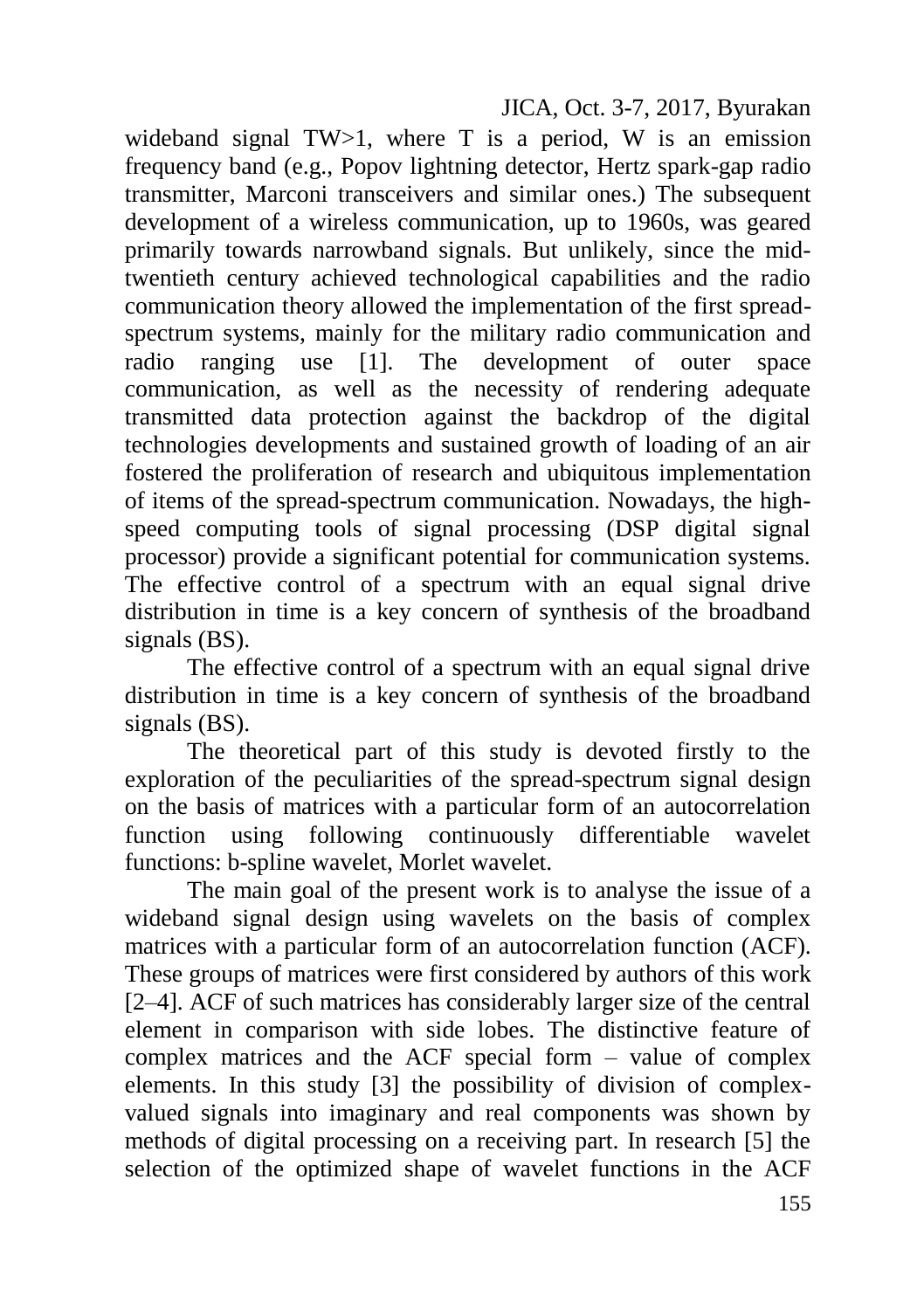[6, 7] was made. We opted for the b-spline wavelet (bSW) and Morlet wavelet (MW).

#### **Some analytical wavelet functions characteristics**

Equation of a class of compactly supported normalized [8–10] b-spline wavelets is defined as:

$$
\varphi_{\text{bSW}}(t) = \sqrt{\frac{f_b}{\pi}} \left( \text{sinc}\left(\frac{f_b t}{Q}\right) \right)^Q e^{j2\pi f_c t},\tag{1}
$$

where  $f_b$  is bSW frequency band;  $f_c$  is the center frequency of the bSW in Hz (i.e., the frequency corresponding to the spectral peak of the wavelet); O is a damping ratio parameter of sinc-function ( $\theta =$ 1,2,3, …).

Spectrum of the bSW [5] within the interval  $t \in [-T_{\text{bSW}}/2, T_{\text{bSW}}]$ /2], differ substantially from spectrum within the interval  $t \in [-\infty, \infty]$ . It can be determined as:

$$
\sqrt{\frac{f_b}{\pi}} \sqrt{\frac{1}{2\pi}} \int_{-\frac{T_{\text{bSW}}}{2}}^{\frac{T_{\text{bSW}}}{2}} \text{sinc}(f_b t) e^{jt(2\pi f_c t - \omega)} dt =
$$
\n
$$
= \frac{1}{\pi \sqrt{2f_b}} \left( \int_0^{\frac{T_{\text{bSW}}}{2}} (f_b + 2f_c \pi - \omega) \frac{\sin(t)}{t} dt + \int_0^{\frac{T_{\text{bSW}}}{2}} (f_b - 2f_c \pi + \omega) \frac{\sin(t)}{t} dt \right). \tag{2}
$$

Equation of a class of compactly supported normalized WM is defined as:

$$
\varphi_{\rm WM}(t) = \sqrt[4]{\frac{2}{\pi f_b}} e^{j2\pi f_c t - \frac{t^2}{f_b}},\tag{3}
$$

where  $f<sub>b</sub>$  is WM frequency band in Hz;  $f<sub>c</sub>$  is the center frequency of the WM in Hz.

Spectrum of the WM [5] in the bounded interval  $t \in [-T_{WM}/2]$ ,  $T_{\text{WM}}/2$  can be determined as: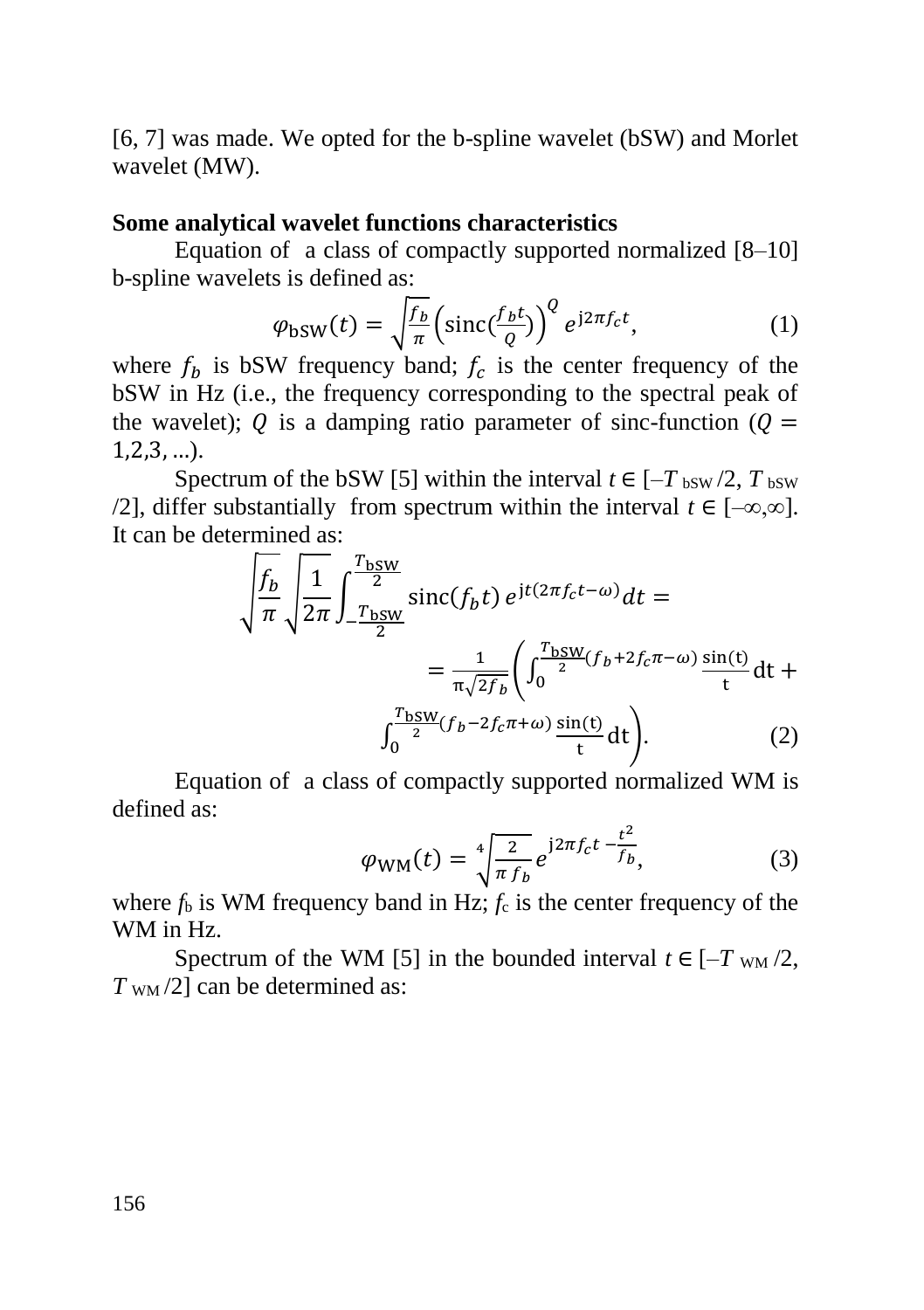JICA, Oct. 3-7, 2017, Byurakan

$$
Y_{WM}(j\omega) = F\{\varphi_{WM}(t)\}\n= \sqrt[4]{\frac{2}{\pi f_b}} \sqrt{\frac{1}{2\pi}} \int_{-\frac{T_{WM}}{2}}^{\frac{T_{WM}}{2}} \left(e^{j2\pi f_c t - \frac{t^2}{f_b}}\right) e^{-j\omega t} dt =\n= \sqrt[4]{\frac{f_b}{2\pi^3}} e^{-\frac{1}{4} f_b(\omega - 2\pi f_c)^2} \left(\int_0^{\frac{2f_b f_c \pi - jT_{WM} - f_b \omega}{2\sqrt{f_b}}} e^{-t} dt - \int_0^{\frac{2f_b f_c \pi + jT_{WM} - f_b \omega}{2\sqrt{f_b}}} e^{-t} dt\right).
$$
\n(4)

### **The synthesis of the signaling messages**

Firstly it is necessary to define the wavelet function  $\varphi(t, f_c(y))$  of time *t*, as superposition of functions  $\varphi(t)$  (wavelet) and  $f_c(y)$  (function of carrier frequency). Then we can write the equation:

$$
s(t) =
$$
  
\n
$$
\sum_{y=0}^{Y-1} \begin{pmatrix} Re \left[ M[y] \left[ \frac{t}{T_W} \right] \right] Re \left[ \varphi \left( f_c(y+1)(t - \frac{T_W(1-2x)}{2}), f_c(y) \right) \right] +
$$
  
\n
$$
+ j \cdot Im \left[ M[y] \left[ \frac{t}{T_W} \right] \right] Im \left[ \varphi \left( f_c(y+1)(t - \frac{T_W(1-2x)}{2}), f_c(y) \right) \right]
$$
  
\nEull signal duration of each can be determined as:  $T = YT$ , where Y

Full signal duration  $s(t)$  can be determined as:  $T = XT_w$ , where *X* is the column dimension of matrix **M**;  $[-T_w/2, T_w/2]$  is the interval of the wavelet function. As a synthesizing matrix, we use matrix  $MC_9 [2]$ with the size equal to 2×4:

$$
\mathbf{M} = \begin{pmatrix} -\frac{\sqrt{2}}{2} + j\frac{\sqrt{2}}{2} & 1 & \frac{\sqrt{2}}{2} + j\frac{\sqrt{2}}{2} & \frac{\sqrt{2}}{2} - j\frac{\sqrt{2}}{2} \\ -\frac{\sqrt{2}}{2} - j\frac{\sqrt{2}}{2} & -j & 1 & 0 \end{pmatrix}, \text{ e.g., synthesize}
$$

signals using bSW, WB and SC, on the basis of matrix **M** (fig.1) either. Synthesis and signal analysis were carried out in the environment of MatLab [11].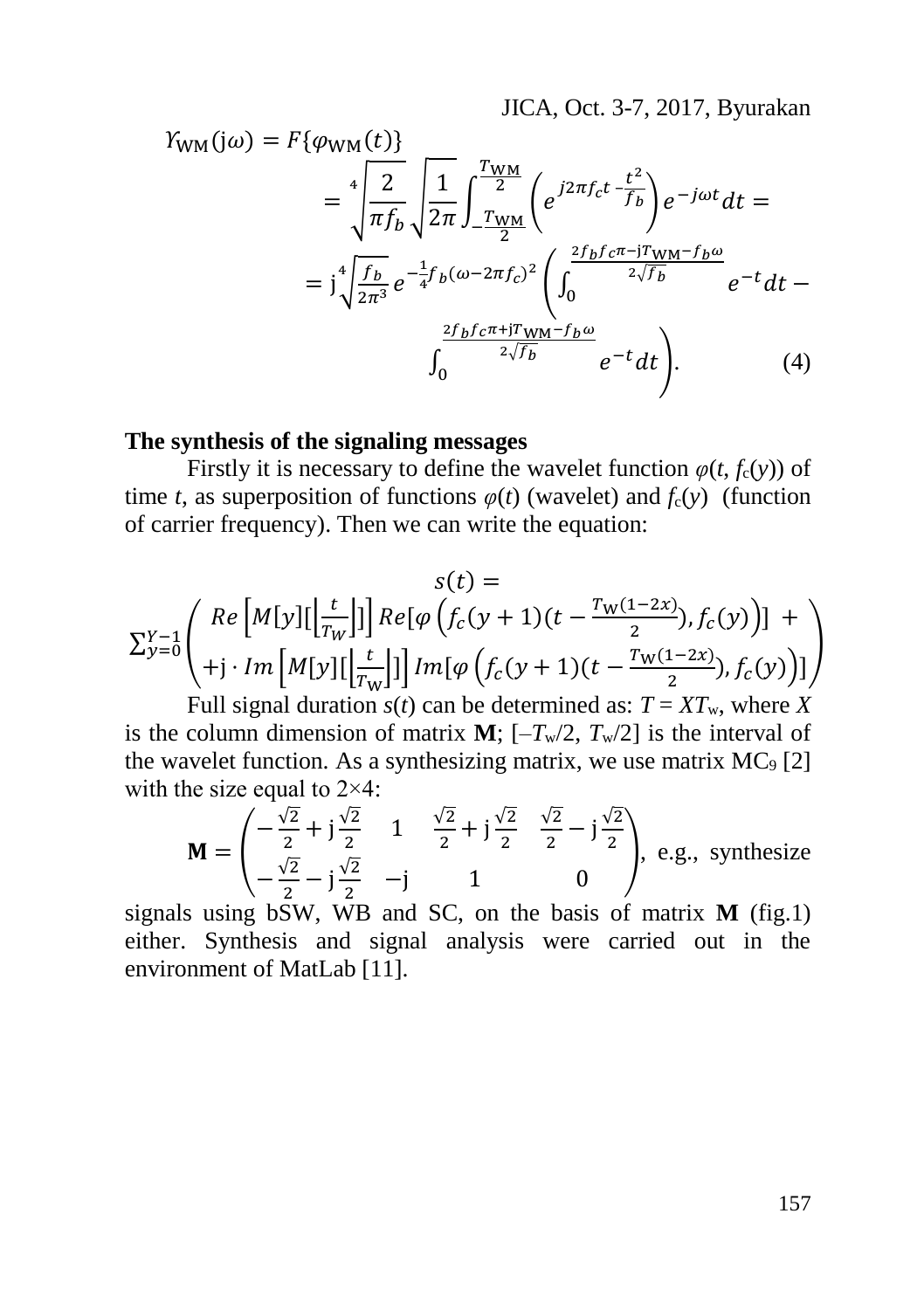

Fig.1. Comparison of signals, frequency content and averaged energy densities.

The first column of the first row (fig.1, *a*), contains signal message  $s_{bsW}(n)$ , obtained on the basis of bSW when  $\frac{T_{bsW}}{2} = 2.85$ ,  $f_b = 1$ ,  $Q = 1$ ; the second column displays diagram  $E_{b} g_W(n)$  – averaged density of the energy distribution over  $n$ ; in the third column it is reported that  $\ln(|S_{h}(\mathbf{x}_k)|) = \ln(F\{|S_{h}(\mathbf{x}_k(n))|\})$ . Similar charts were plotted for the signals synthesized on the basis of WM when  $T_{WM}$  $\frac{2M}{2}$  = 1.517 and  $f_b$  = 1, (fig.1, *b*) (second line), as well as SC (fig.1, *c*) (third line), for the signal synthesized on the basis of matrix **M** using harmonic functions.

Figure (fig.1) analysis allows drawing following conclusions: when using wavelets (fig.1, lines a, b) high-frequency components of the signals decreasing more than threefold, in comparison with the signals, synthesized with the help of harmonic functions (fig.1, line c), it means that the application of wavelets redounds improvement of signal spectrum control. The best possible pattern of energy distribution enables to receive the signal, synthesized with the help of harmonic functions (fig.1, line c).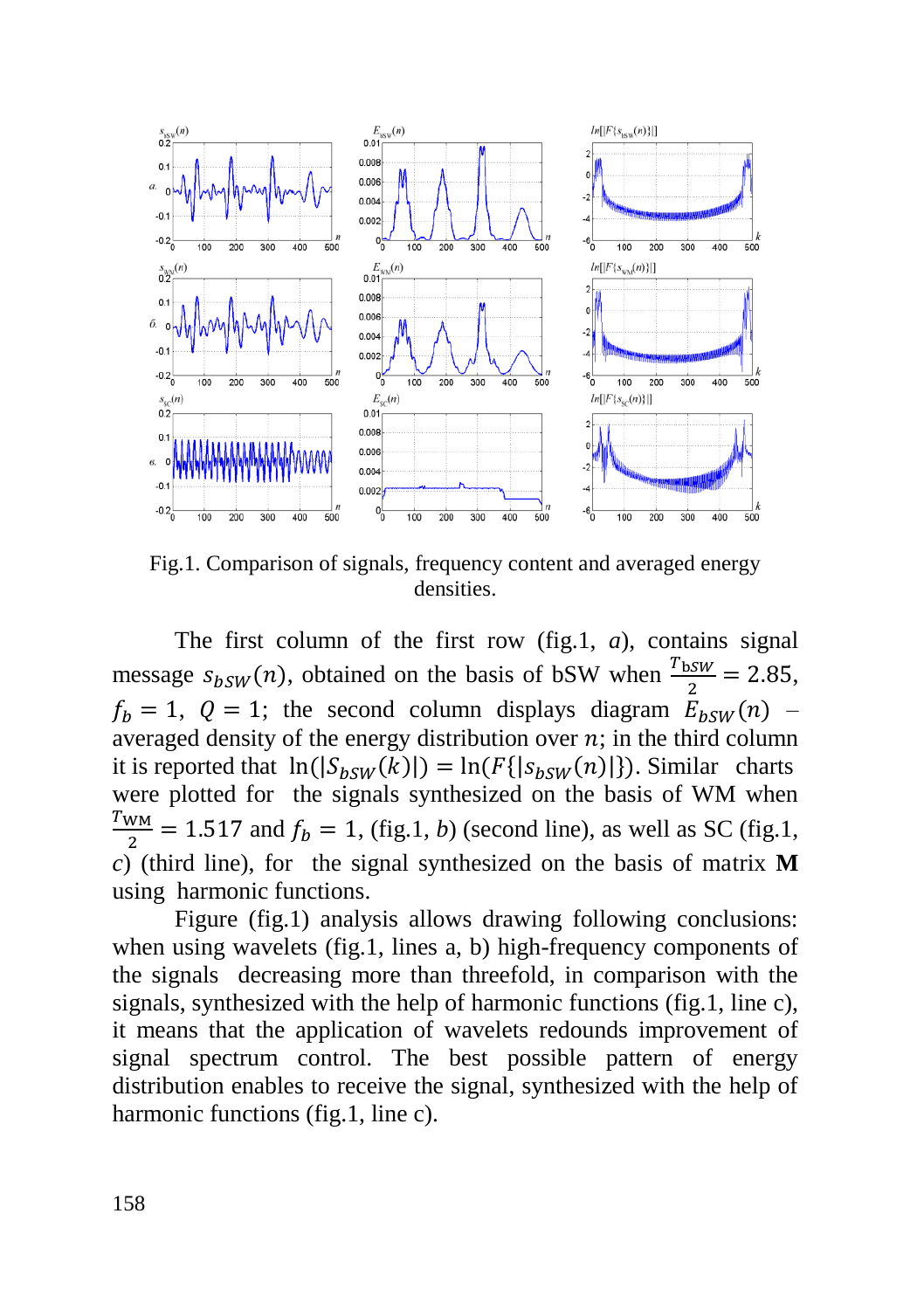# **Conclusions**

А larger time–frequency resource is required to provide equal peak signal-to-noise ratio, while transmitting signals that were synthesized with the help of wavelets and harmonic functions. It is noteworthy that the presence of ripple of energy distribution is not conducive to a signal identification, hidden in the airwave noise (subnoise signals). Thus, the application of wavelet functions for the organization of the hidden subnoise channels of a wireless communication is inexpedient. The wavelets for the synthesis of the broadband signals can find application in the systems in which concealing the fact of data transmission (steganography) is implemented not on the subnoise concealment, i.e. due to decrease of the signal level, but through other principles, including the use of a spatial time-frequency resource.

# **References**

- 1. Noise-shaped signals in data-transmission systems. Edited by V. B. Pestryakova // M.: Sov. radio, 1973 – 424 p.
- 2. Grishentcev А.Yr., Korobeynikov А. G. Retrieval algorithm, some properties and application of complex-valued matrices for steganography and synthesis of the broadband signals // *Journal of Radio Electronics*. № 5, 2016. URL: http://jre.cplire.ru/jre/may16/11/text.pdf
- 3. Grishentcev А.Yr. On method of the separation in time of the autocorrelation of the harmonic components of wideband signals // *Journal of Radio Electronics*. № 9, 2016. URL: http://jre.cplire.ru/jre/sep16/2/text.pdf
- 4. Grishentcev А.Yr., Korobeynikov А. G., Velichko E. N., Nepomniashchaia E. K., Rosov S. V. Binary matrix synthesis for broadband communication signal shaping // Radiotechnics. 2015. № 9. P.: 51-58 T.
- 5. Grishentcev А.Yr., Korobeynikov А. G. Application of wavelets for broaband signals generation // Izv. vuzov. Priborostroenie. 2017. Vol. 60, № 8. P.: 712-720 T.
- 6. Grishentcev А.Yr., Korobeynikov А. G. On reduction of space dimension at digital signals correlation and convolution // Izv. vuzov. Priborostroenie. 2016. Vol. 59, № 3. P.: 211—218 Т.